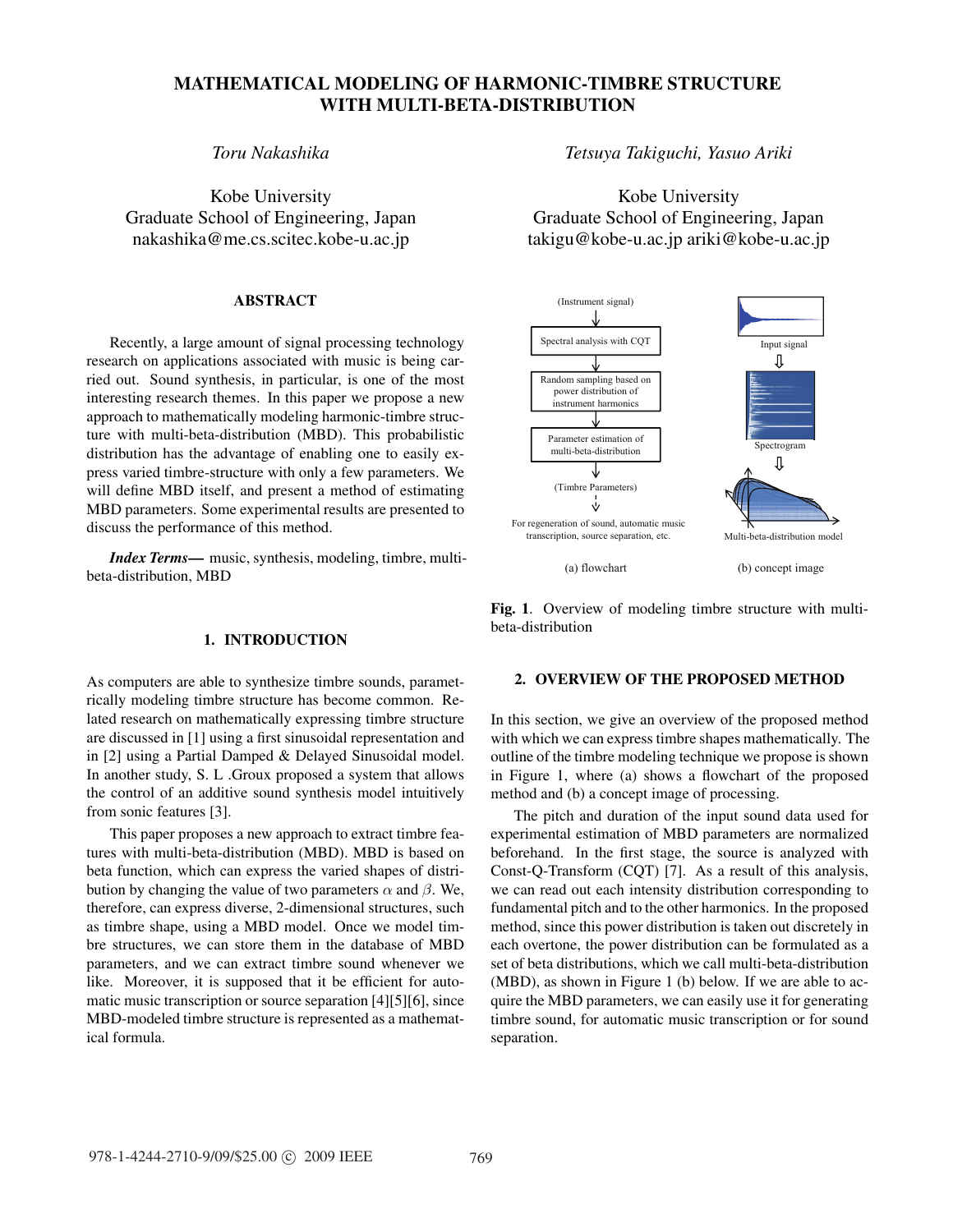

**Fig. 2**. Spectral analysis of piano tone with CQT

### **3. SPECTRAL ANALYSIS USING CQT**

#### **3.1. Analysis of Musical Sound with CQT**

The Constant Q transform (CQT) was derived by Brown as a means of creating a log-frequency resolution spectrogram [7]. This has considerable advantages for the analysis of musical signals because the frequency resolution can be set to match that of the equal tempered scale used in western music, where the frequencies are geometrically spaced, as opposed to the linear spacing that occurs in the discrete Fourier transform. Therefore, we used CQT for analyzing input signals in this paper.

CQT is defined as:

$$
X\left[k\right] = \frac{1}{N_k} \sum_{n=0}^{N_k - 1} W_{N_k}\left[n\right] x[n] e^{\frac{-j2\pi Qn}{N_k}} \tag{1}
$$

where

$$
N_k = Q \frac{f_s}{f_k} \tag{2}
$$

$$
Q = \left(2^{\frac{1}{b}} - 1\right)^{-1} \tag{3}
$$

$$
f_k = f_0 2^{\frac{k}{b}} \quad (k = 0, 1, \ldots) \tag{4}
$$

denote a size of the  $k$ -th window, a constant, and the frequency we want to analyze, respectively. We let  $b$  be a number of bin in an octave,  $f_0$  be the initial frequency and  $f_s$  be the sampling frequency.

 $x[n]$  is an input signal on the time-domain, and  $W_{N_k}$  is a window function which has a size of  $N_k$ .

### **3.2. Results of Spectral Analysis**

Figure 2 shows the result of analyzing piano sound with CQT.

This figure shows the analysis of a single tone A4 on the piano, and the red parts on the left indicate overtones of A4. Looking at this figure, only the harmonic part is analyzed with CQT; the intensity of the other portions is hardly shown. This implies that we can extract intensity distributions corresponding to each harmonic.

### **4. FORMULATION OF MULTI-BETA-DISTRIBUTION**

In this section, we discuss the multi-beta-distribution (MBD) proposed in this paper.

### **4.1. Overview and Definition of Multi-beta-distribution**

### *4.1.1. Overview*

We consider MBD to be a distribution in which two or more beta distributions overlap another dimension, as shown in Figure 3, and when we model a timbre structure using MBD, we call it a Multi-beta-model (MBM).

Beta distribution, which is represented by the following equation (5), is a probability density function that can express very diverse distribution shapes by changing the value of two parameters  $\alpha$  and  $\beta$ .

$$
p(t; \alpha, \beta) = \frac{1}{B(\alpha, \beta)} t^{\alpha - 1} (1 - t)^{\beta - 1}
$$
 (5)

$$
B(\alpha, \beta) = \int_0^1 t^{\alpha - 1} (1 - t)^{\beta - 1} dt
$$
 (6)

$$
=\frac{\Gamma(\alpha)\Gamma(\beta)}{\Gamma(\alpha+\beta)}
$$
\n(7)

where  $\Gamma(x)$  denotes gamma function. We propose that the distribution that arranges the beta distributions to another dimension axis is unquestionably multi-beta-distribution. By using this distribution MBD, we can express 2-dimensional shapes easily.

#### *4.1.2. Definition*

Now, we will define multi-beta-distribution. MBD is the distribution that has a structure in which each beta distribution exists discretely in the axis. Each distribution can be expressed, with the  $i$ -th beta distribution being expressed as  $p(t; \alpha_i, \beta_i)$ . In addition, all distributions are weighted by the energy ratio  $c_i$  and do not exist mutually independent.

The multi-beta-distribution is defined as follows (8).

$$
q(x, t; \boldsymbol{\alpha}, \boldsymbol{\beta}, \boldsymbol{c}) \triangleq \sum_{n} \delta_{x, (\log n) - 1} c_n p(t; \alpha_n, \beta_n)
$$
(8)

where

$$
\sum_{n} c_n = 1, \quad \forall n, \, \alpha_n, \beta_n > 0, \quad \delta_{i,j} = \begin{cases} 1 & (i=j) \\ 0 & \text{otherwise} \end{cases} \tag{9}
$$

are satisfied, and  $x$ ,  $t$  and  $n$  indicate the variables for logfrequency, time, and the index of harmonics, respectively.

In this paper, we use MBD to model each timbre structure. We suppose that the feature of each instrument can be distinguished from others, so the timbre structure modeled with MBD is invariable for absolute pitch. In other words, each